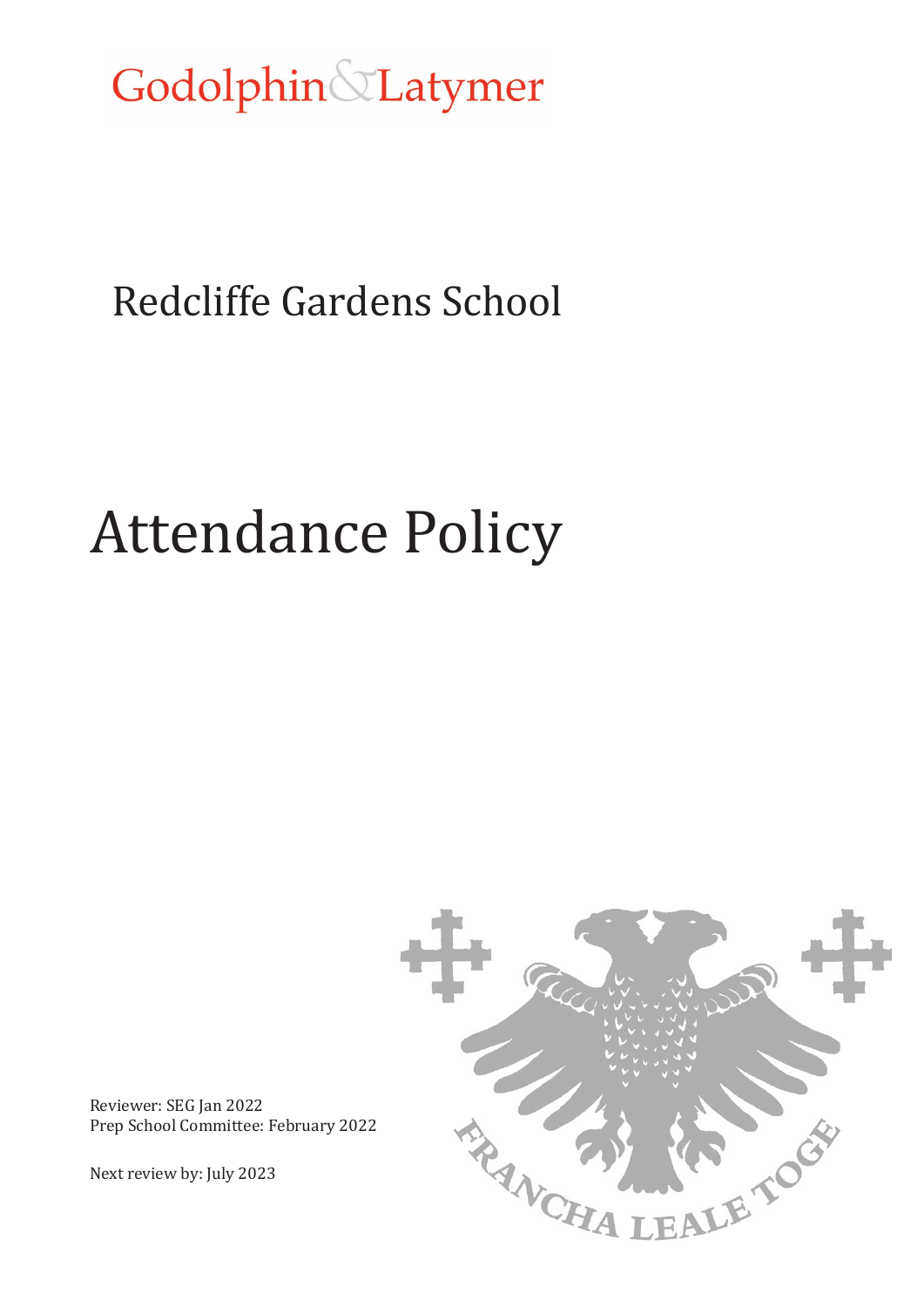# **1. Principles**

- 1.1. Pupils of compulsory school age are expected to attend school every day. Parents have a duty to ensure that their child's attends school and the School is committed to working with parents to achieve as high a level of attendance as possible. Although the legal requirements do not apply to pupils below compulsory school age, parents are asked to follow the same procedures for notifying the school of absences.
- 1.2. The School is aware of its duties under the Equality Act 2010, including issues related to pupils and staff with additional needs and makes reasonable adjustments for all.
- 1.3. Pupil absences are followed up promptly on the day of absence and parents are required to notify absences in accordance with the procedure set out below.
- 1.4. A pupil should only be absent if the reason is 'unavoidable'. Allowing a child to be absent without good reason is unlawful, and ultimately parents could be fined by the courts.
- 1.5. Every half day absence from school has to be classified by the school, not the parents, as either authorised or unauthorised. Hence information about the cause of each absence is always required.
- 1.6. Authorised absences are morning or afternoon sessions away from school with good reason; for illness or other unavoidable cause.
- 1.7. Unauthorised absences are those which the school does not consider reasonable and for which no 'leave' has been given. This includes keeping a pupil off for reasons such as holidays, as well as truancy, absences or late arrivals which have never been properly explained.
- 1.8. On very rare occasions where a pupil needs encouragement to attend school, any problems are best sorted out between the school, parents and the pupil. However, the School is obliged to notify the local authority if a pupil fails to attend school regularly or is absent without leave for more than 10 consecutive school days.
- 1.9. If a pupil does not arrive at school or is found to be missing during the school day, the Missing Child Policy will be followed.

# **2. Procedures**

Redcliffe Gardens School applies the following procedures in deciding how to deal with absences:

#### 2.1. **Illness or Other Legitimate absence**

- 2.1.1. For all absences, parents are asked to email the absence email address: office@redcliffeschool.com, specifying the reason and dates, and times if applicable, for each period of absence.
- 2.1.2. If pupils are ill and unable to attend school, parents are requested to contact the school before 8.30am on the first, and each subsequent, morning of absence. This should be done using the email address: office@redcliffeschool.com. A phone call to the) school office on 0207 352 9247**will need to be followed by email or written confirmation**.
- 2.1.3. Wherever possible routine appointments with the doctor, dentist, etc. should be arranged for outside school hours. If this is not possible parents should email the school office [office@redcliffeschool.com](mailto:office@redcliffeschool.com) at least three days in advance. In these circumstances it is not necessary to telephone the school on the day of absence.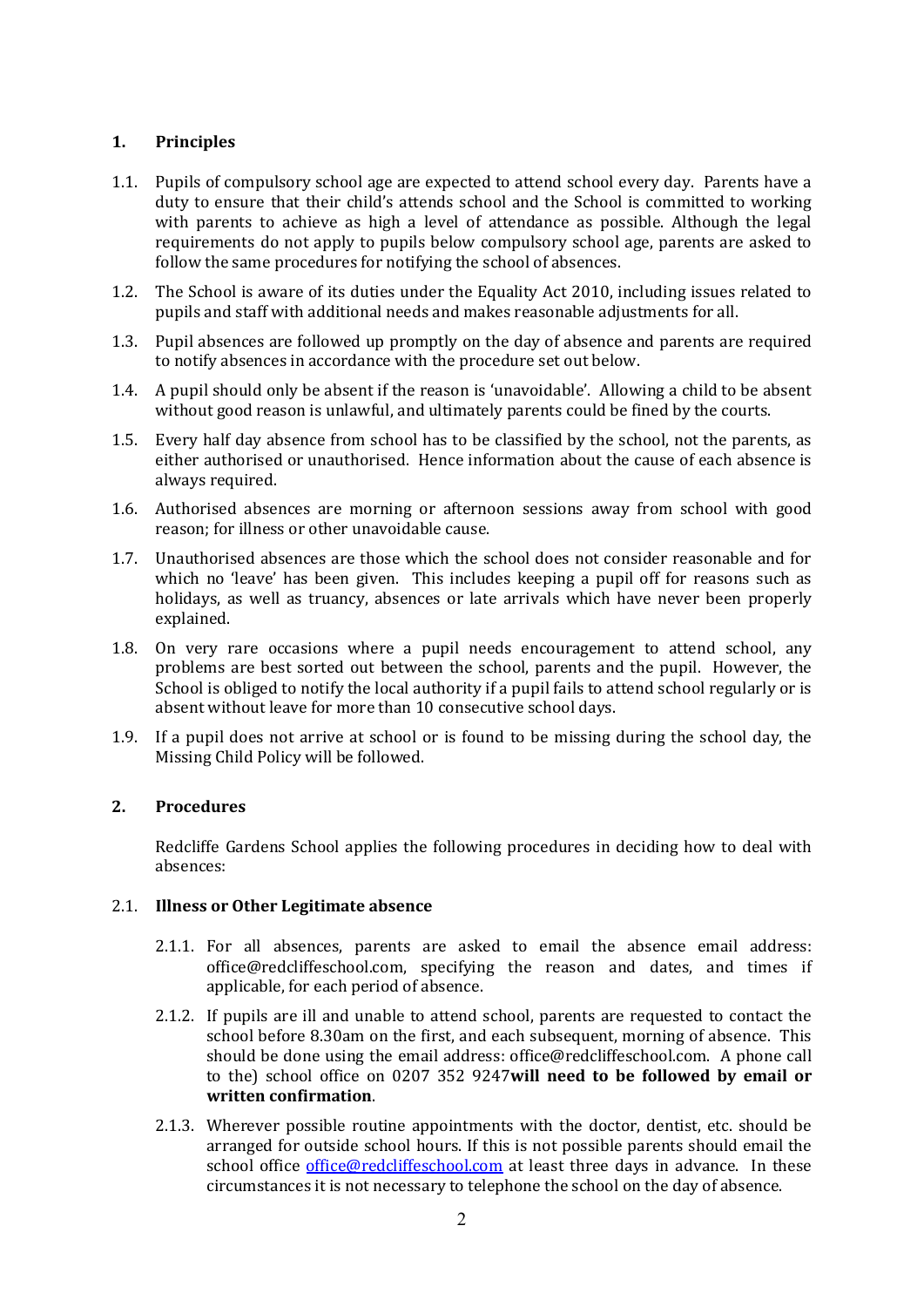- 2.1.4. If a pupil is absent from school for reasons other than ill health, this must be discussed with the school on each separate occasion. Leave may be granted in exceptional circumstances, provided a written explanation is received.
- 2.1.5. During absences from school due to occasional or acute illness, work will not generally be provided for the pupil to complete at home. If a pupil is not well enough to attend school then they should rest at home until they have recovered. In the event of a longer period of absence, due to illness or an ongoing medical condition, parents should contact the school office and form teacher to discuss how they can best be supported in their studies.

# 2.2. **Holidays**

- 2.2.1. Please note that we ask parents **not** to make holiday arrangements that require their children to miss days during term-time. Holiday leave in term time will not be granted unless circumstances are exceptional.
- 2.2.2. If your child needs to be away from school in exceptional circumstances, a letter requesting permission should be sent to the School Office **at least three days in advance**. With the issue of school attendance and the safeguarding of your child being of such importance, phone requests of this nature are not considered appropriate by the school. In every case, a letter signed by a parent/guardian, or an email from the parent/guardian's email address, will be required to authenticate the request.

# **3. Registration**

- 3.1. *Morning Registration*: It is important that all pupils are in their form rooms by 8.30am each day. All pupils must attend a registration session with their form tutor to start the day from 8.30am – 9.00am and important notices and work are often given out during this time. Arriving more than 30 minutes after the start of the morning session without good reason is counted as unauthorised absence.
- 3.2. *Afternoon Registration*: All pupils are registered by their form tutor at 12pm.
- 3.3. *Lateness*: Pupils must attend registration on time. Parents are expected to ensure that their children are present at morning registration.
- 3.4. Where pupils arrive or leave the school premises at any other times of the day, they must be signed in or out at the School Office in the Upper School and with their class teacher in the Lower School, who email this information through to the School Office.
- 3.5. When a child arrives late, in the Upper School the School Office will update the register accordingly. Lower School class teachers should either update the lateness on the register or email the School Office to request that this is done.

# **4. Publication of Attendance Information**

4.1. The School is usually asked to disclose information on attendance and punctuality when writing references for pupils.

# **5. Other Registers**

5.1. **After School Clubs** registers are kept in the school office in the Upper School and with the club leaders in the Lower School.